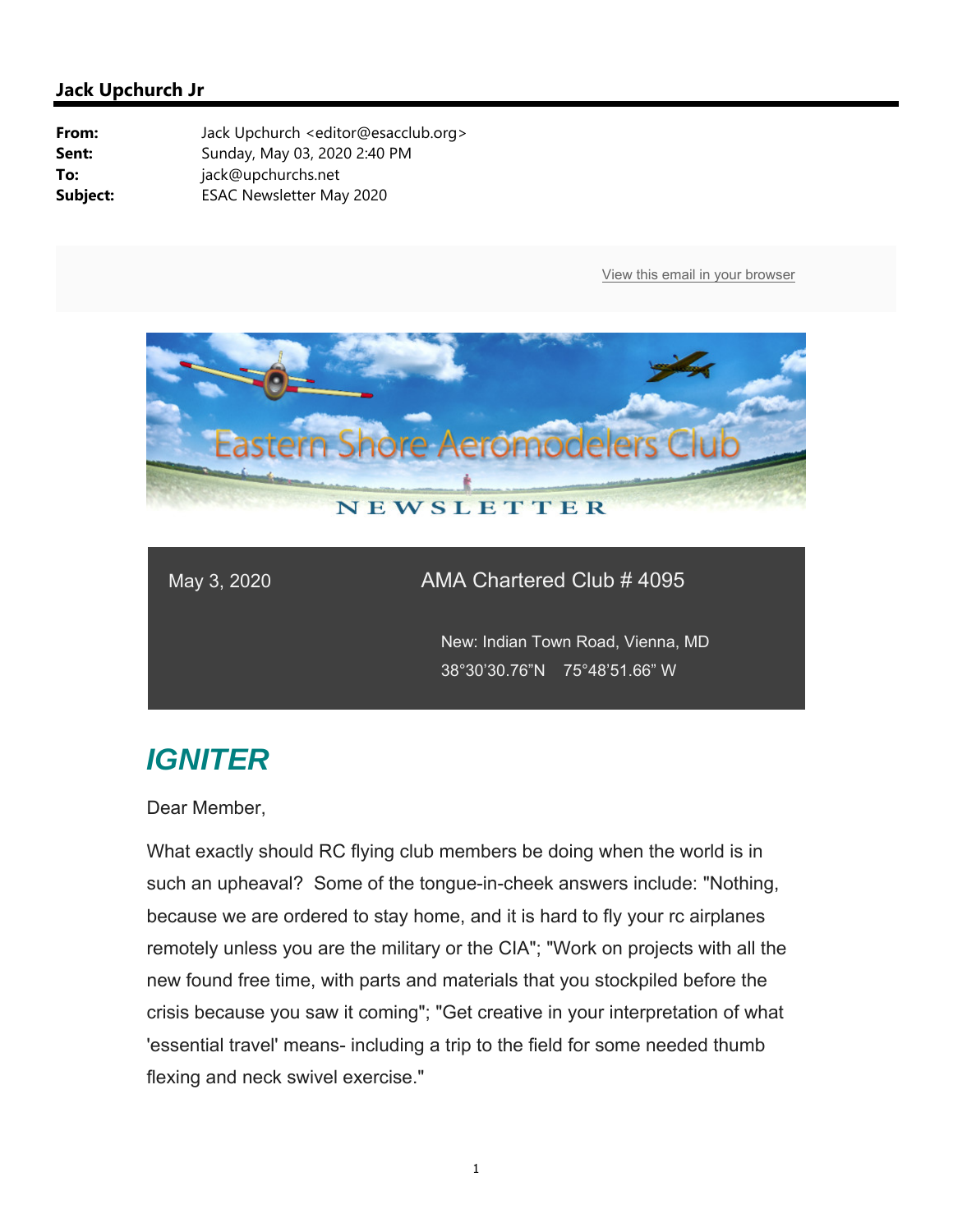What role can the club serve in your life at this moment? After all, our members have signed up for a year expecting to get something only to find that all club activities have been suspended until further notice (whatever that means). If you are expecting a complete answer, don't bother to read any more, because nobody has these kinds of answers. But no answer does not mean that we don't have direction. Spoiler alert- We have a newsletter to publish and we just aren't doing all that much these days, so I can only try to share some thoughts to fill some space and look to the future to when we can start flying again whenever the weather is good.

Back in ancient History, a time I call BC2019 (before covid), we were all making plans and doing things with our friends, building airplanes, saving up for a new airplane. Now, nothing is normal -- Sharing wishes to "Stay well" or feeling less angry at being on hold because it is amazing when someone actually does pick up and helps you out- or feeling more angry because the unemployment website just froze. Website crashes and glitches and systems that break under the weight of too many people needing the same thing at the same time when nobody builds these systems to handle this kind of volume is the new normal. We tolerated rush hour traffic jams because too few lanes were built to handle 8am each day, but scarcity feels different somehow with our new virtual shut in lives.

The new 'crisis normal' is starting to settle in and we are tempted to start our political finger pointing as every level of authority exercises increasing interference with our rights as Americans to be free in the pursuit of happiness. So many clashes are coming at us- my rights vs our rights; who is entitled to say 'no' or to say 'yes' to anything; and a biggie- who did this to me/us? Someone must pay! Cue the lawyers.

It seems to me that this problem is big enough that there will be blame enough for everybody, so no reason to start dividing it up now. We know that a crisis brings out the best and the worst in people. Human nature will steer some folks

2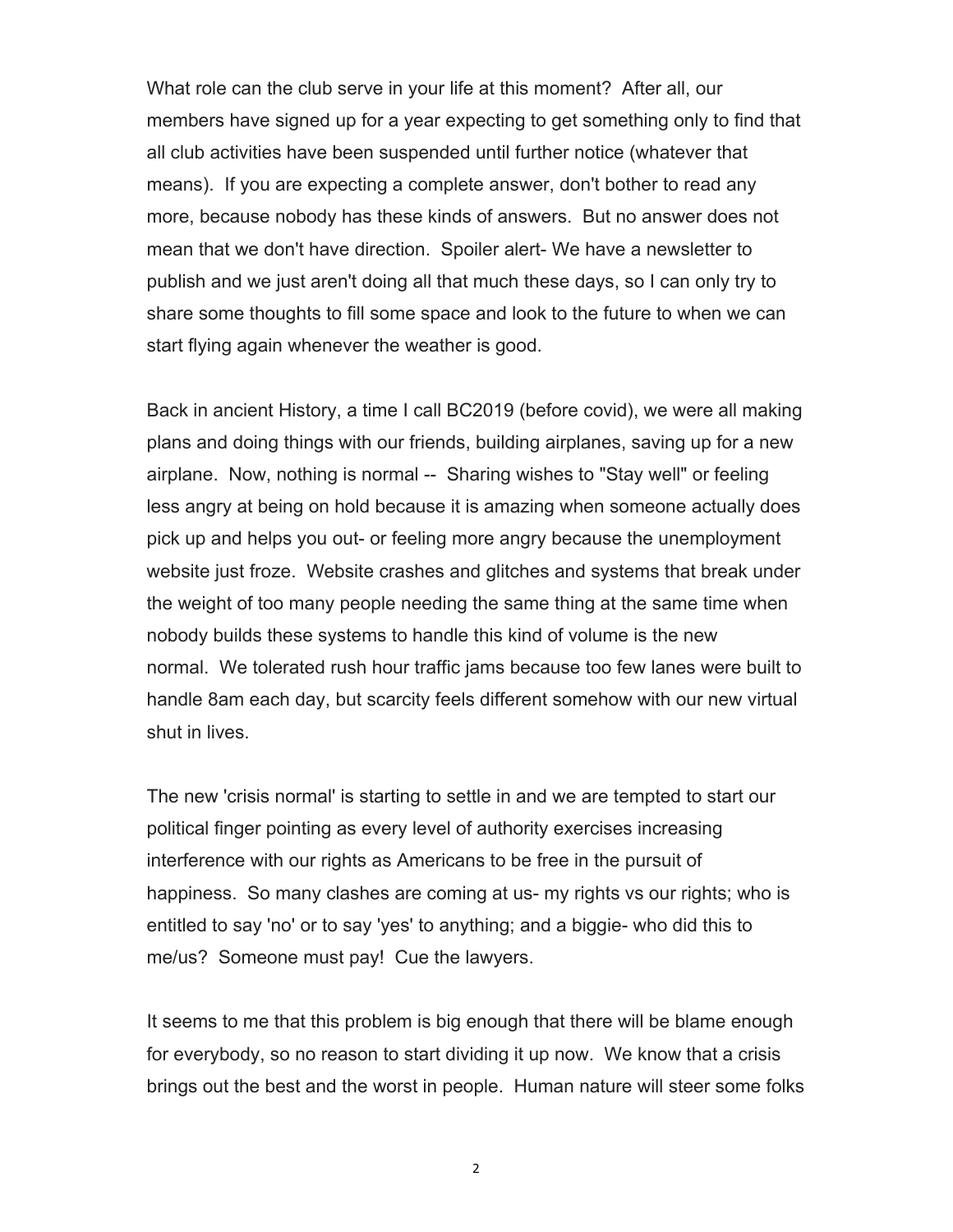to inspiring acts of self sacrifice, bravery and kindness, and others to acts of selfishness, stupidity or even unimaginable criminally looking to exploit the sick or confused. Our differing views of the role of government- should it be responsible for my well being or am I responsible or how do we share responsibility? Our old assumptions about planning and government provided safety can be challenged as we look at New York City in February with too few hospital beds and too few ventilators to handle the projected needs. Now in May, they are sharing ventilators with other states and preparing to close the extra hospitals that were built cooperatively between multiple Federal and State agencies. Who could have imagined that Feds and States would ever work together on anything? Nobody stockpiled enough supplies for a virus that did not exist before now- so whose fault is that?

The Eastern Shore medical system is holding up so far- I just heard from the Maryland Hospital Association that 80-85% of ICU beds on the shore are occupied at the moment, so we might still be ok unless we have a sudden huge need. My friend is at home recovering from Covid -didn't need a hospital, but is in day 17 and she is starting to feel a little better each day. So when we hear of the need for declining numbers for 14 days, it sounds ridiculous compared with my need to get back to work now, but maybe not when you compare it against the ICU beds filling up and staying full for 2-3 weeks before the next person can get in. How long can you hold your breath? - Seriously-- Literally !

So what is the club doing? The field is being maintained so that when you go fly, the grass and facilities are ready for you. We have taken the first step in tilling a rough area and started smoothing it for a second dedicated control line circle. Our Jim Coll event last year doubled in size and value economically to the club, and it produced increased interest in expanding the event to include more categories. We are preparing for that possibility because we have reason to believe we might need it, and if we don't do it now- it will be another year to wait. (Sort of like stockpiling an extra ventilator before it is needed) With the Brodak event cancelled, some folks have contacted us to see what we can

3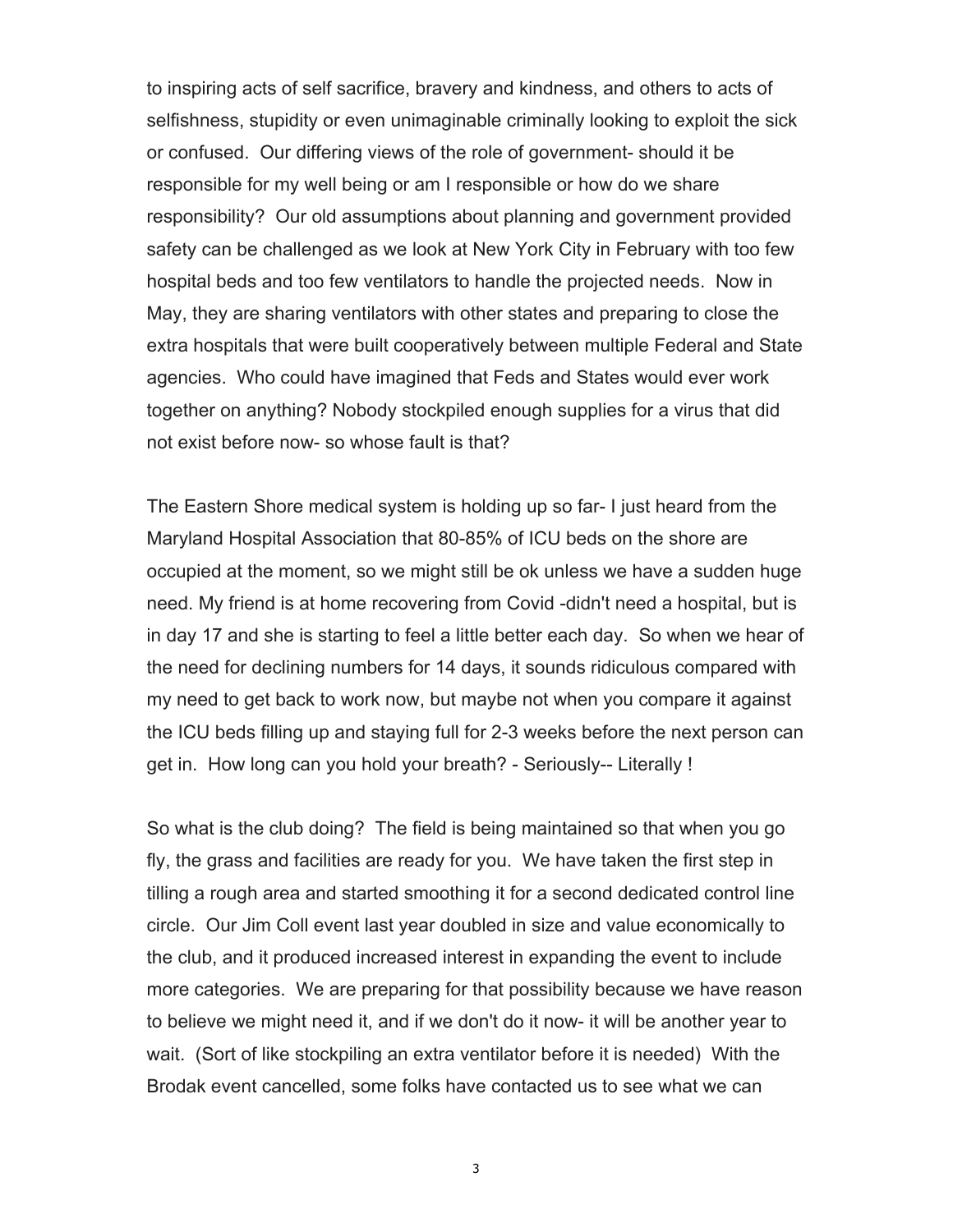accommodate at Jim Coll if and when we have it next.

While everything is on hold- we are looking at what it takes to take the emergency brake off. The club is prepared to just have our events as scheduled, or reschedule as needed whenever that is possible. I personally don't plan to fly until our hospital covid admission rate is stable for 14 days. My view on this is just right for me - but I get people asking my opinion, so I am sharing. My philosophy is that fewer trips circulating with other people means that healthcare workers and first responders are safer if I err on the side of caution for now. I do not judge anybody else who decides to go fly. Nobody knows for sure how much is too much these days, and the club is maintaining the field so that members can individually choose what is right for them.

Hope to see you at the field one day soon,

Jack



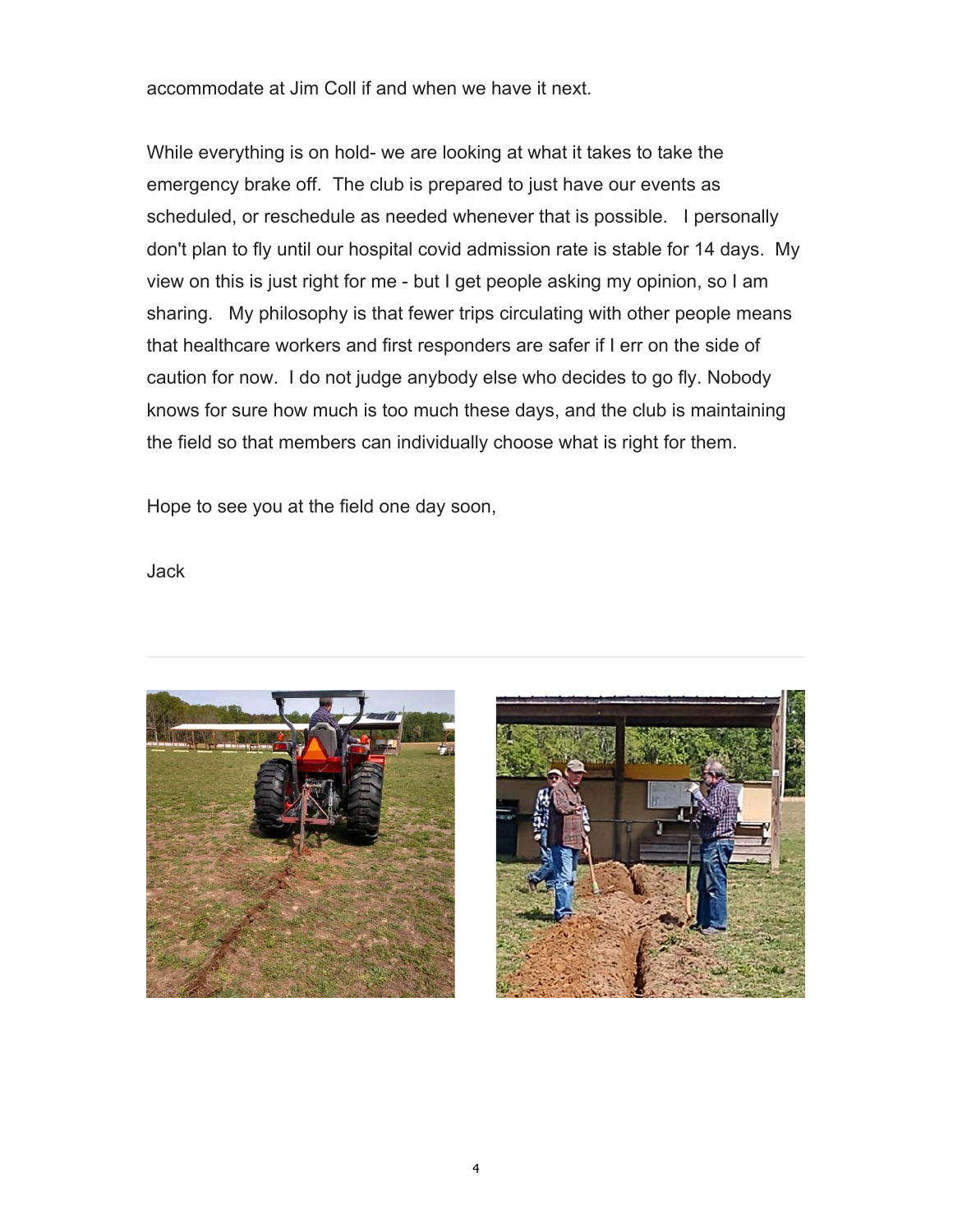



### A Meeting was called to order on . . . NO it wasn't !

April 8, 2020 at the Train Station at 7pm with nobody. We didn't have a meeting because the Town closed the train station and more importantly, the pizza place was closed. (probably some other reasons as well, but we can choose what to write down and what to leave out)

Treasurer reports \$888.31 in savings and \$1296.51 in checking. Field Assistance application triggered AMA to contact us with word that they never received our club charter renewal this year- nobody knows where the email application went. So we have fixed that and are legal again.

The officers are in daily communication about the field, and working so we are prepared to get back to having events and supporting member flying as usual. We need to conserve cash, but it is difficult to know what exactly that means since we don't know when we will be open for business. We have not cancelled the port o pot since it costs about 2 months rent to have it delivered back, and some members will fly when they can; we are mowing the field to help it grow in and get smoother; we are maintaining the mowers because the grass grows in the spring and summer. We are preparing to have events because that will also happen one day.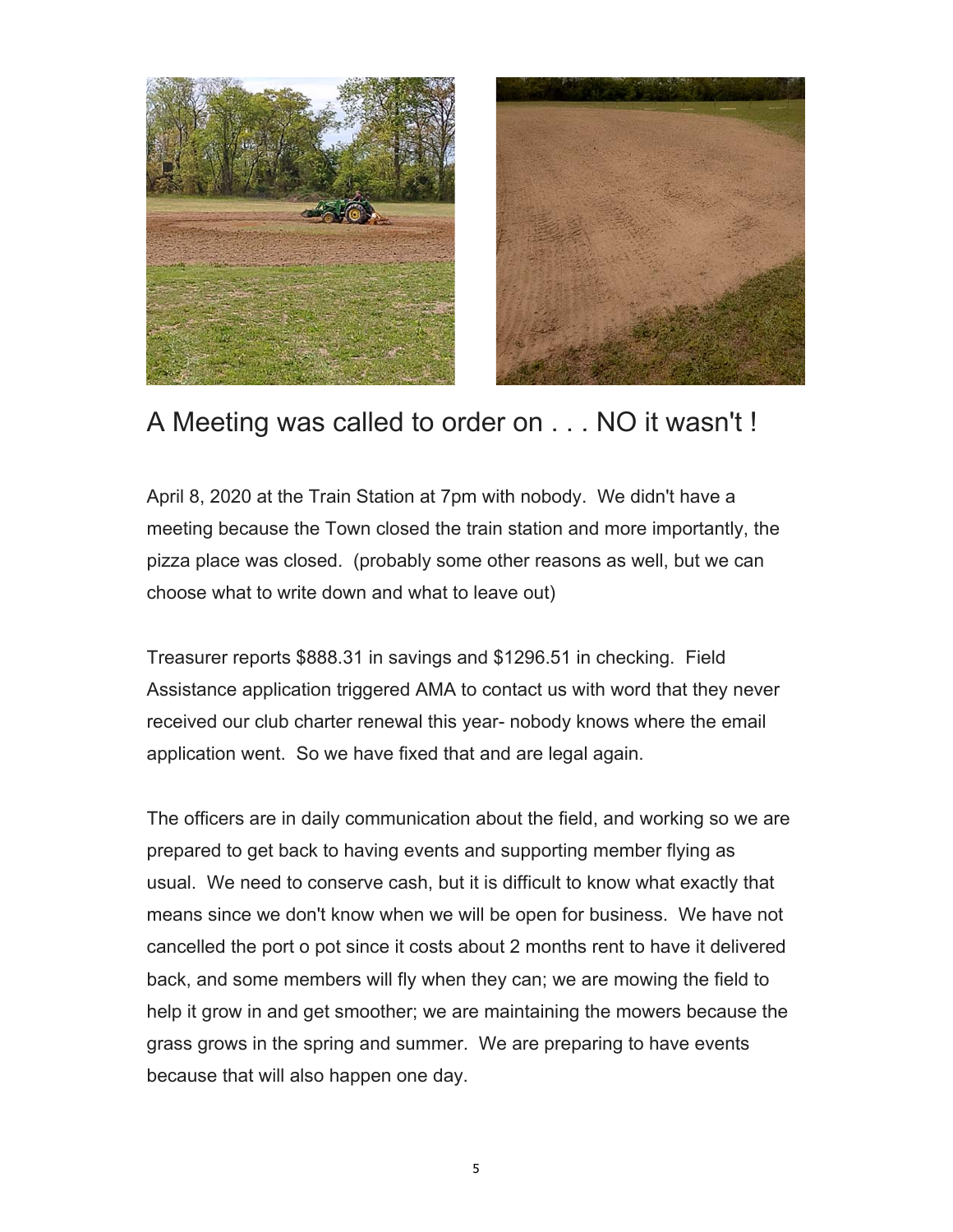Just because we aren't having club meetings doesn't mean that nothing is happening or that we don't want to hear from members. Please reach out to an officer with any questions, comments or concerns.

## **The Official 2020 Club Calendar- Check the website for more up to the minute schedule changes.**

Everything is on hold for now

- April 8 CANCELLED Club meeting
- April 25 -- Field Closed-Handsel Chicone Village Day ??
- May 3 ?? IMAC Judging School demonstration flying 9-12 noon
- May 13 ?? Club meeting at the Train Station 7pm
- June 10 ?? Club meeting at the Train Station 7pm
- June 20-21 ?? IMAC
- July 8 ?? Club meeting at the Train Station 7pm
- August 8-9 ?? Jim Coll
- August 12 ?? Club meeting at the Train Station 7pm
- $\bullet$  August 15-16 ?? IMAC
- September 9 ?? Club meeting at the Train Station 7pm
- October 10 Field Closed Handsell Jamboree
- October 14- ?? Club meeting at the Train Station 7pm
- October 17 ?? Jet Rally
- November 11 ?? Club meeting at the Train Station 7pm
- December 9 ?? Christmas Party Meeting 7pm — at the Train Station - potluck